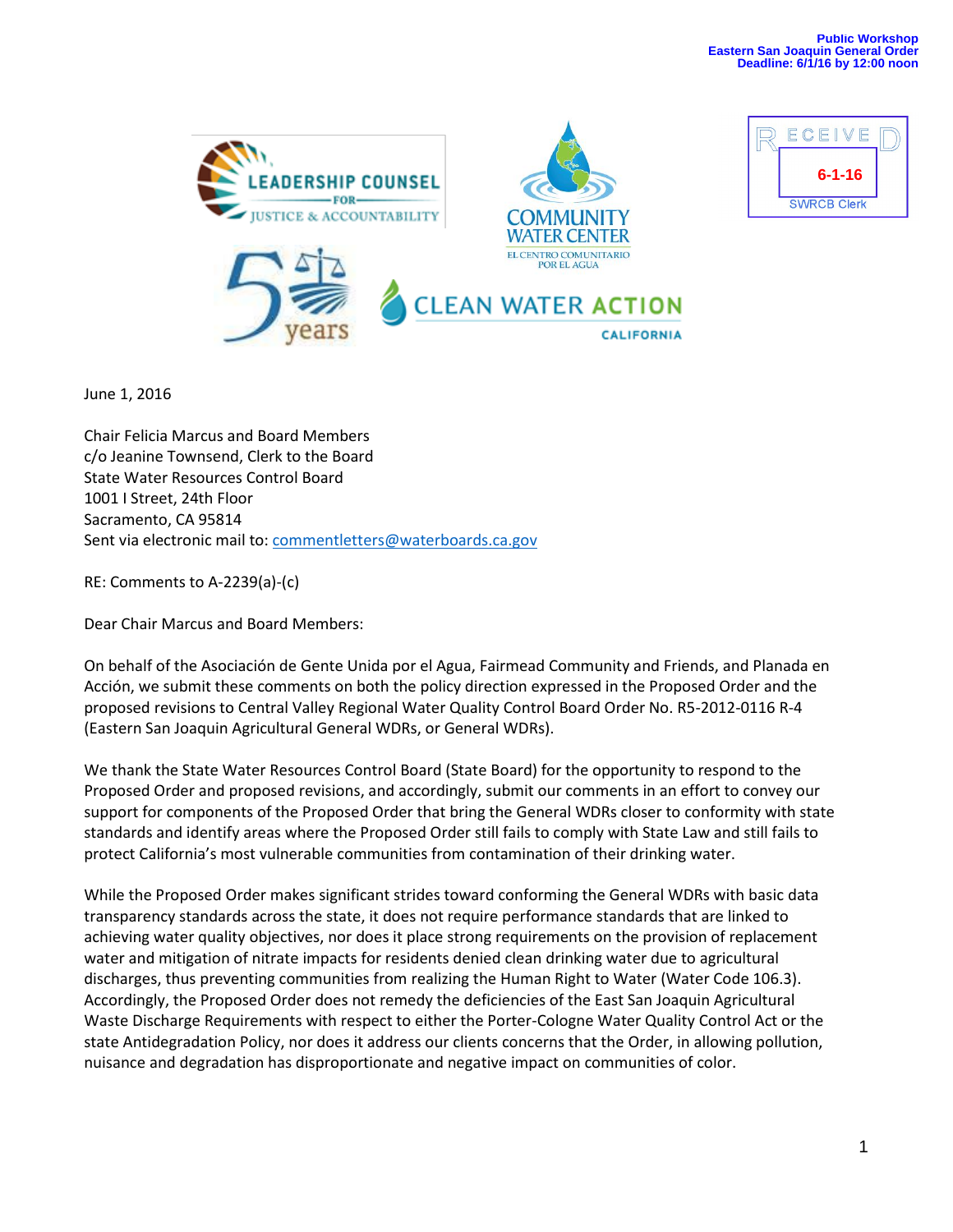As the State Board well understands, as agricultural discharges impair drinking water sources, an increasing number of Californians find themselves without clean drinking water, and the time and costs associated with cleaning up agricultural discharges grows. We remain concerned that the Proposed Order still allows, even facilitates, unchecked degradation and pollution in contravention of the very purpose of state water quality goals and in contravention of the human right to water.

Included in our comment letter submission is a summary of Community Water Center's well testing program at the bequest of the Board at the May 17th ILRP hearing in Fresno. We have also included redline edits to the Revised Order and select attachments. Please not that these redline edits are provided for the sole purpose of continuing our efforts to engage in a collaborative and amicable process to address concerns that remain in the Proposed Order. Redline edits should not be interpreted to represent our final analysis of whether or not language complies with law nor should omissions of redline edits indicate our approval of applicable sections of the Order or attachments.

Attached to this correspondence we have included edits to certain sections of the Order and attachments thereto. These edits should not be understood as our final suggested language on the Order, nor should omission of edits be understood as our acceptance of the Order as written. Rather, these suggested edits are designed to reflect our thinking at the time of the correspondence and our ongoing efforts to assist the Regional Board in adopting an Order that complies with the law.

Also attached to this correspondence, at the bequest of the Board at the Fresno ILRP hearing on May 17<sup>th</sup>, is a short summary plus results from Community Water Center's private well testing program.

#### **The Proposed Order Violates the Porter-Cologne Water Quality Control Act**

The Proposed Order fails to amend the Eastern San Joaquin Agricultural General WDRs so that they comply with the Porter-Cologne Water Quality Control Act (Porter-Cologne). The Porter-Cologne Act prohibits pollution and nuisance with respect to groundwater. (See Wat. Code §§ 13050, 13240-41, 13263(a), and 13304(a); see also Water Quality Control Plan for the Sacramento and San Joaquin River Basins (Rev. June 2015) at III-1, III-10 (Basin Plan)). Pollution is defined as "an alteration of the quality of the waters of the state by waste to a degree which unreasonably affects … [t]he waters for beneficial uses." (*Id.* § 13050(l)(1).) Nuisance is "anything … injurious to health, or is indecent or offensive to the senses, or an obstruction to the free use of property, so as to interfere with the comfortable enjoyment of life or property," and which occurs "as a result of … disposal of wastes." (Wat. Code § 13050(m).)

Waste from irrigated agriculture is the leading cause of nitrate contamination of the state's groundwater. Thomas Harter et al., *Addressing Nitrate in California's Drinking Water* (2012), University of California, Davis, Groundwater Nitrate Project, p. 17. Nitrate-contaminated water poses serious health risks, including pregnancy complications, methaemoglobinaemia (blue baby syndrome), birth defects, and cancer, as detailed extensively in our comments on the Draft Programmatic Environmental Impact Report (EIR). The wastes produced by irrigated agriculture, as the primary cause of nitrate contamination of the state's groundwater, are clearly "injurious to health" and "interfere with the comfortable enjoyment of life or property." In communities reliant on groundwater for drinking water, the contamination of groundwater caused by historic and current practices on irrigated lands clearly and unreasonably affects these communities' beneficial uses. (See Harter Report, pp. 17, 47-51.)

Under Porter-Cologne, water quality control plans are developed to establish "water quality objectives [and a] program of implementation needed for achieving water quality objectives."(Water Code § 13250(j); see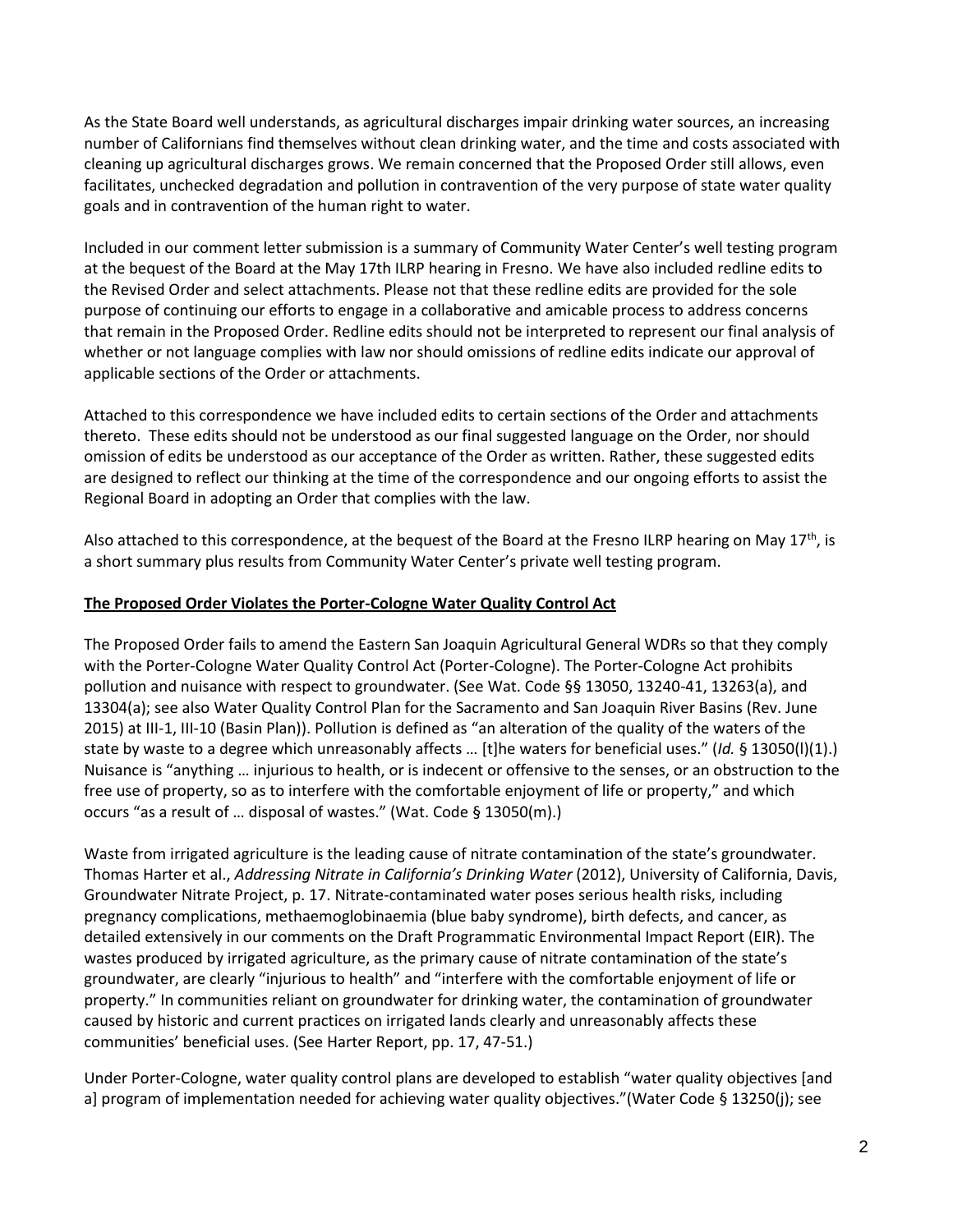also *id.* § 13240.) Water quality objectives (WQOs) are defined as "limits ... of water quality constituents ... which are established for the reasonable protection of beneficial uses of water or the prevention of nuisance." (*Id.* § 13050(h); see also *id.* § 13241.) Waste discharge requirements, in turn, must implement water quality control plans, and thus a program to achieve water quality objectives (WQOs), protect beneficial uses and prevent nuisance. (*Id.* § 13263; see also *id.* § 13240.)

The Modified General WDRs violate Porter-Cologne because they (a) fail to provide a mechanism to ensure dischargers meet water quality objectives and (b) explicitly authorize pollution and nuisance beyond a lawful timeframe. More specifically, the Modified General WDRs fail to establish a means for determining the amount of discharges authorized by this Order, and the alterations in water quality resulting from such discharges, as well as enforceable standards that are linked to achievement of WQOs. They also unlawfully authorize pollution, nuisance, and exceedances of WQOs for 10 years or more in areas subject to Groundwater Quality Management Plans (GQMPs). Additionally, the Proposed Order allows nuisance by implying that the regional board may rely on averaging to determine the extent to which discharges achieve water quality objectives.

A. Modified WDRs Do Not Ensure Achievement of Water Quality Objectives and Prevention of Pollution and Nuisance

As stated above, waste discharge requirements must "implement ... water quality control plans," as well as "take into consideration the beneficial uses to be protected, the water quality objectives reasonably required for that purpose. . . [and] the need to prevent nuisance." (Wat*.* Code § 13263(a).) The WQO, or maximum contaminant level (MCL), for nitrates as nitrogen is 10 mg/L. 22 C.C.R. § 64431. Thus, under Porter-Cologne, the General WDRs must implement a regulatory program that will lead to attainment of this MCL.

In the Proposed Order, the State Water Board finds that "there is a high likelihood that the Modified [] General WDRs will lead to attainment of the receiving water limitations." However, the WDRs provide no legitimate basis for reaching this conclusion--that is, a means for determining the amount of authorized discharges that would lead to attainment of WQOs, and enforceable standards (e.g., a target A-R difference) linked to those authorized amounts. As the Court of Appeal held when analyzing a general WDRs' compliance with the Antidegradation Policy, "[t]he wish is not father to the action." (*Asociacion de Gente Unida por el Agua v. Central Valley Regional Water Quality Control Bd.* (2012) 210 Cal. App. 4th 1255, 1260- 61 ("AGUA").) According to the AGUA Court, the general order finds "that the beneficial … uses of the groundwater ... will be protected by the [o]rder, but the finding wholly depends upon the [o]rder's prohibition of the further degrading of groundwater without requiring the means (monitoring wells) by which [degradation] could be determined." (*Id.*) The same reasoning applies here. The Proposed Order concludes that the Modified WDRs will achieve the receiving water limitations, without providing a mechanism for achieving receiving water limitations: i.e. enforceable standards or limits on discharges linked to attainment of WQOs. Nor do the WDRs provide enforcement mechanisms triggered by failures to adhere to such standards. In short, the Modified WDRs provide no means for ensuring that the regulatory program will lead to achievement of WQOs or protection of beneficial uses at some point in time.

While the monitoring and reporting requirements in the Modified WDRs will help improve management practices, "[a]dherence to management practices does not ensure that [water quality] standards are being met." *Monterey Coastkeeper, et al. v. California State Water Resources Control Board* (2015), No. 34-2012- 80001324, at \*34. In other words, "implementing management practices is no substitute for actual compliance with water quality standards." (*Id.*) Thus, even if monitoring and reporting requirements create an iterative process by which management practices improve over time (see Proposed Order at 26, 60),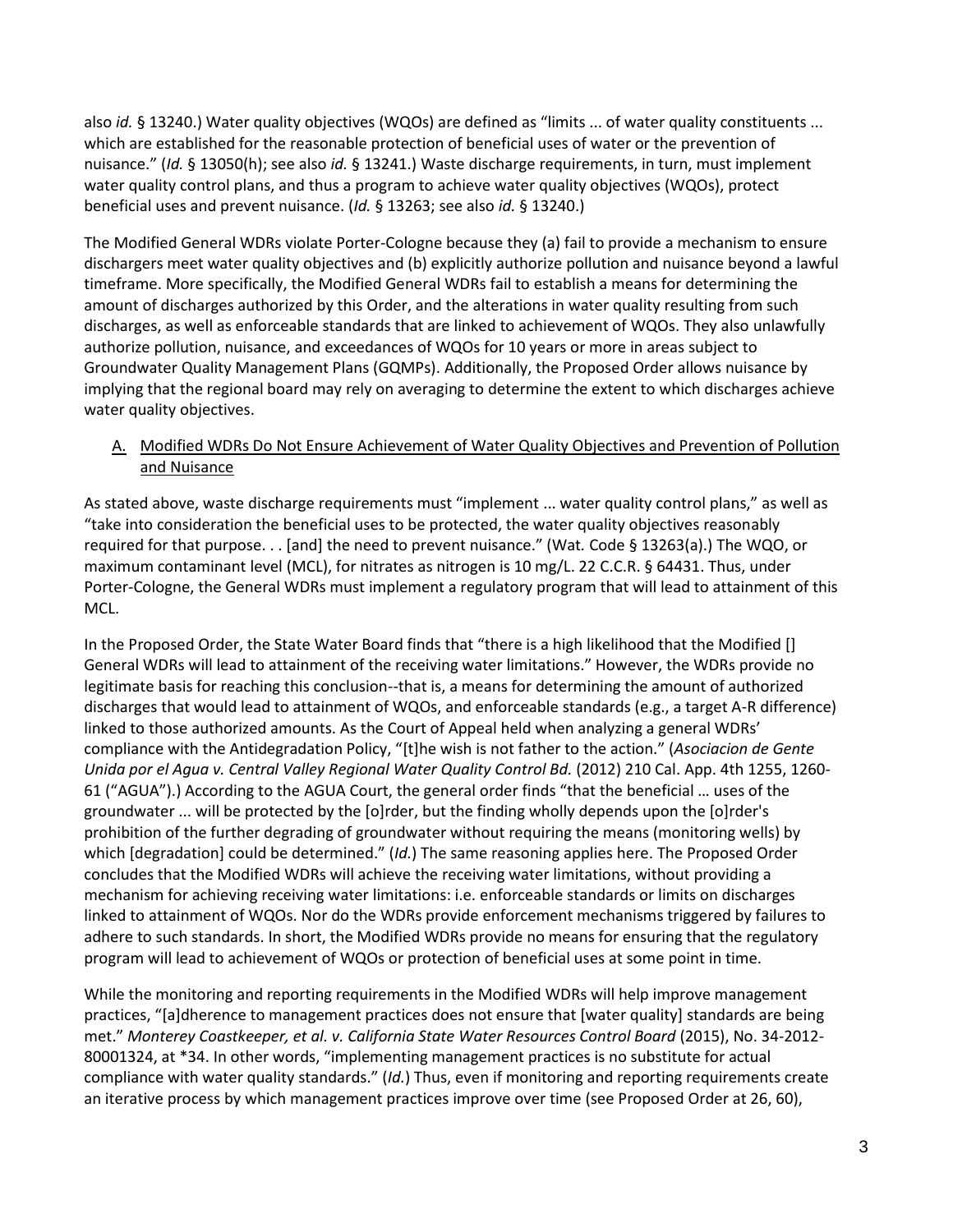without providing some type of quantifiable, enforceable standards, the Proposed Order cannot ensure that improving management practices are leading to achievement of WQOs or effectively reducing pollution or nuisance.

The Proposed Order attempts to distinguish *Monterey Coastkeeper* by arguing that the Modified WDRs are "clearer in mandating that discharges may not cause or contribute to exceedances ... except where a clearly articulated program of management practice implementation with a finite time schedule is established." (Proposed Order at 15, fn. 44.) But this begs the same questions raised above: without any data or means for linking management practices to water quality improvements, and without enforceable standards leading to achievement of WQOs, how will a "clearer" mandate or a more "clearly articulated" program of management practices do a better job of achieving water quality improvements than did the Central Coast waiver? The State Board itself acknowledges that the Proposed Order does not require the "type of data that facilitates easy determination and enforcement of compliance with receiving water limitations." (Proposed Order at 15.) But Porter-Cologne does not require compliance only if it is easy; it simply requires compliance with the WQOs. (Wat. Code § 13263(a).)

The single largest source of nitrates in the Central Valley's groundwater is, by far, irrigated agriculture. (Thomas Harter et al., *Addressing Nitrate in California's Drinking Water* (2012), University of California, Davis, Groundwater Nitrate Project, p. 17 (Harter Report)). Croplands were estimated to be contributing approximately 96 percent of all nitrates leached to groundwater in the Tulare Lake Basin and Salinas Valley, predominantly agricultural regions similar to the Eastside San Joaquin. *Id.* The Proposed Order simply fails to do the one thing that would actually lead to a reduction in nitrate loading to groundwater: require farmers to apply less nitrate. We acknowledge that the Modified WDRs contain vastly improved data collection requirements. However, as stated above, data collection will not reduce nitrate pollution until the water boards require farmers to either apply less nitrogen to the field, or remove more nitrogen from the field. Without some type of quantifiable, enforceable standards, the Proposed Order cannot ensure that the regulatory program is leading to achievement of the WQOs, or effectively reducing pollution and nuisance. To the extent the Proposed Order fails to do this, it violates Porter-Cologne.

# B. Modified WDRs Explicitly Authorize Exceedance of Water Quality Objectives, Pollution, and Nuisance for an Unlawful Time Period in Areas Subject to Groundwater Quality Management Plans

The Modified General WDRs provide that "[w]astes discharged … shall not … cause or contribute to a condition of pollution or nuisance." (Modified General WDRs at 19.) However, in areas subject to GQMPs, these receiving water limitations are not effective for up to 10 years or more. (Proposed Order at 14; Modified General WDRs at 19, fn. 19.) In fact, since the trigger for requiring a GQMP includes a confirmed exceedance of a WQO "considering applicable averaging periods," and since the 10-year schedule attaches after the submission of the GQMP, the timeframe for authorized pollution and nuisance is, in effect, longer than 10 years. Thus, in areas subject to a GQMP, pollution and nuisance are explicitly authorized for up to and in excess of 10 years.

The 10-year (plus) authorization of pollution and nuisance is unlawful. Although waste discharge requirements may contain a time schedule (Wat. Cod § 13263(c)), they may not permit "unnecessary time lag." (23 C.C.R. § 2231(b).) With respect to NPDES permits, the Basin Plan authorizes compliance schedules up to 10-years long; however, this is 10 years "*from the date of adoption of the objective*." (Basin Plan at IV-16.03 (italics added).) The State of California adopted the MCL for nitrate (45 mg/L, or 10 mg/L for nitrate as nitrogen) *back in 1977*, nearly 40 years ago. The authorization of an additional 10-year delay to attain compliance with this WQO is both unnecessary and unreasonable.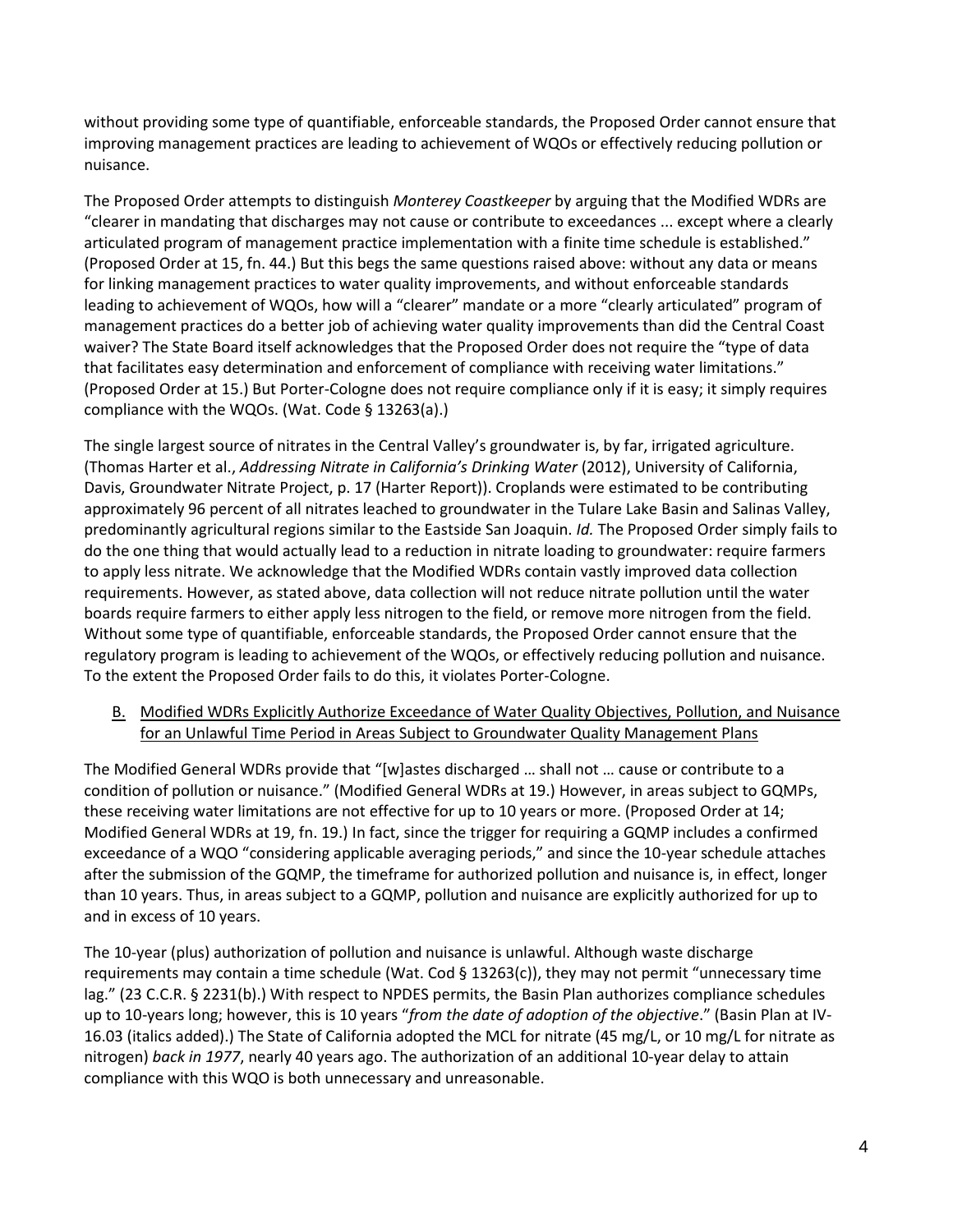As stated above, waste discharge requirements must implement a program to achieve WQOs. (Wat. Code §§ 13250(j); 13263.) WQOs, in turn, are "limits ... of water quality constituents ... which are established for the reasonable protection of beneficial uses of water or the prevention of nuisance." (*Id.* § 13050(h); see also *id.*  § 13241.) Authorizing, in essence, 50 years of noncompliance with the WQO for nitrate is equivalent to authorizing 50 years of nuisance and pollution (i.e., alterations of water quality to a degree that unreasonably affects beneficial uses). Far from implementing a program to achieve WQOs, the irrigated lands regulatory program for the Central Valley has authorized unreasonable interference with beneficial uses and discharges of waste injurious to health for nearly half a century. The Modified General WDRs, to the extent that they continue to authorize pollution and nuisance, violate the Porter-Cologne Act.

In addition to being unlawful in and of itself, the authorization of 10-year compliance schedule is unlawful because the water boards do not enforce mandatory milestones, benchmarks, or interim deadlines. To comply with Porter-Cologne, the General WDRs "must include requirements reasonably designed to show measurable progress toward improving water quality over the short-term and achieving water quality standards in a meaningful timeframe." *Monterey Coastkeeper*, No. 34-2012-80001324, at \*32. Per the Nonpoint Source Policy, time schedules must be specific and contain quantifiable milestones, and should include measurable, interim water quality goals. (See Policy for Implementation of the Nonpoint Source Pollution Control Program (2004), p. 13.) Since GQMPs are the primary mechanism through which the General WDRs address confirmed exceedances of WQOs, the water boards must not only require interim goals in a GQMP document, they must enforce corresponding deadlines to ensure that GQMPs are achieving their purpose. As described in the section on GQMPs below, GQMPs should contain aggressive schedules to ensure that discharges are actually on track to achieving compliance with receiving water limitations. Contrary to what the Proposed Order implies (Proposed Order at pp. 14-15, fn. 14), improved monitoring and reporting alone does not ensure that GQMPs will improve water quality in the short-term or achieve water quality standards in a meaningful timeframe.

Lastly, the authorization of 10-year schedules is unlawful because it is an inappropriate delegation of authority within the exclusive purview of the Central Valley Water Board. The regional boards may not delegate their power to modify waste discharge requirements. (See Wat. Code § 13223(a).) As stated above, GQMPs are *the* mechanism by which confirmed exceedances are addressed. So they are central to the WDRs' program of implementation to achieve water quality objectives. (See Wat. Code §§ 13250(j), 13263.) Thus, approval or modification of a GQMP is, in essence, a modification of the waste discharge requirements. However, in the Modified General WDRs, the GQMP and its schedule for compliance are developed by the coalition and approved by the Executive Officer, not by the Central Valley Board. This delegation of authority is prohibited.

In sum, the Modified General WDRs' explicit authorization of pollution and nuisance for 10-plus years violates Porter-Cologne because (1) it is an unnecessary and unreasonable schedule for complying with water quality objectives, given that the MCL for nitrate was established nearly forty years ago, (2) it does not contain enforced, quantifiable milestones and interim goals and deadlines, and (3) it constitutes an unlawful delegation of authority by the regional board. Until these issues are addressed, the time schedules will continue to violate Porter-Cologne, as well as the Nonpoint Source Policy and the Antidegradation Policy.

# C. Averaging Groundwater Quality Allows for Pollution, Nuisance, and Interference with Beneficial Uses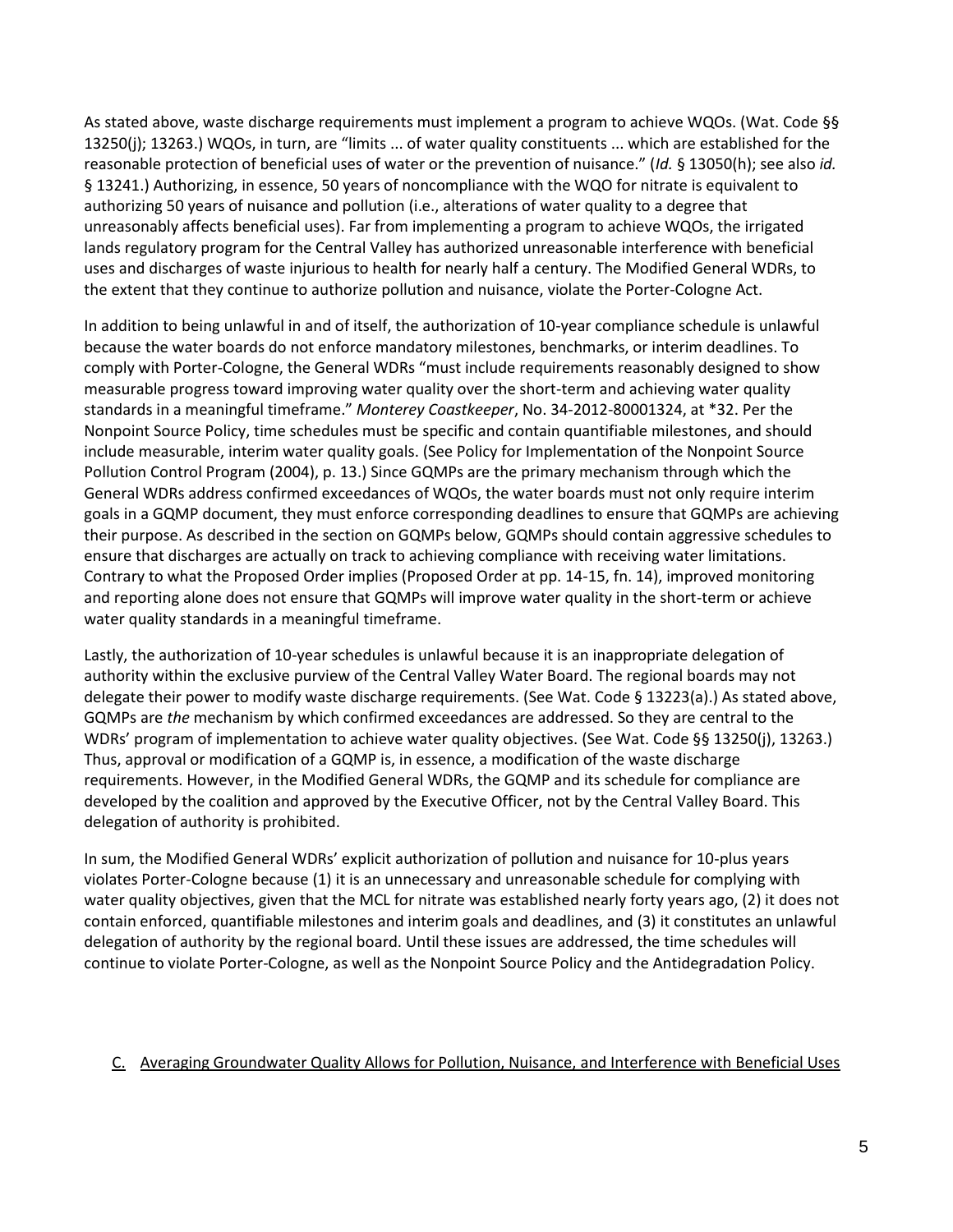The Proposed Order states that, "in determining compliance with [WQOs] to protect drinking water beneficial uses, the regional water board ... may rely on averaging." (Proposed Order at p. 12.) This seems to imply that the regional board may do volumetric averaging over a production zone, and conclude that the entire zone is in compliance with WQOs, even when shallow, domestic wells are known to be polluted. Such a result would clearly run counter to Porter-Cologne's mandate to protect beneficial uses. (See Wat. Code §§ 13050(h), 13050(l)(1), 13241, and 13263). If this implication was not intended, the Proposed Order should be amended to make this clear.

## **The Proposed Order Fails to Comply with the State Antidegradation Policy**

The Proposed Order does not cure the General WDRs violations of the state's Antidegradation Policy. Antidegradation law requires that, in high-quality waters, baseline water quality must be maintained unless it is demonstrated that any change in quality will (1) be consistent with the maximum benefit to the people of the state ("maximum benefit"); (2) not unreasonably affect present or probable future beneficial uses; and (3) not result in water quality less than that prescribed by state policies. Furthermore, any activity that produces or may produce waste, and that discharges into high-quality waters, must result in best practicable treatment or control ("BPTC") to ensure that (a) pollution or nuisance will not occur, and (2) the highest water quality consistent with maximum benefit will be maintained.

The General WDRs fail to meet the requirements of Antidegradation Policy by failing to (1) establish a waterquality baseline to determine authorized alterations in water quality and their impacts on beneficial uses, (2) conduct an adequate maximum-benefit analysis, and (3) establish BPTC to ensure that nuisance and pollution will not occur and that the highest water quality consistent with maximum benefit will be maintained. In addition, as noted above, the General WDRs explicitly authorize pollution, nuisance for more than 10 years. Similarly, the general WDRs allow discharges that will result in water quality that falls short of water quality objectives.

The Court of Appeal ruled against the Central Valley Water Board regarding an earlier, similarly inadequate antidegradation analysis in *AGUA*. (210 Cal. App. 4th.) The Proposed Order attempts to distinguish *AGUA*  (Proposed Order at 59, fn. 156.), but this attempt is unavailing. In a footnote, the Proposed Order implies that the case, and therefore the requirement to perform a robust antidegradation analysis, does not apply to nonpoint discharges, stating that the groundwater discharges regulated under the General WDRs are unlike the "concentrated discharges … that were the subject of [*AGUA*]." (*Id.*) This characterization of *AGUA*  is inaccurate. *AGUA* addressed waste discharges from existing milk cow dairies. Waste discharges from dairies are not purely "concentrated" or point-source-like, since a major source of discharges is from fields. In other words, there is no basis for distinguishing legal precedent that applied to irrigated agricultural fields owned and operated by dairies from the irrigated agricultural fields covered by these General WDRs. *AGUA*  clearly applies to these General WDRs.

The Proposed Order authorizes continued noncompliance with the Antidegradation Policy. First, the Order does not require the establishment of a water-quality baseline to determine authorized alterations in water quality. The State Water Board recognizes that the appropriate baseline is the "best quality of water since 1968," but that, "[i]n almost all cases, it will be impossible … to establish an accurate numeric baseline for potentially hundreds of waterbodies…." Thus, the Board finds that a "general review and analysis of readily available data is sufficient."

We acknowledge that a general analysis of available data is appropriate for determining whether the Antidegradation Policy applies in some circumstances. As the Proposed Order states, "the Central Valley Water Board appropriately assessed thousands of … groundwater data points and concluded that at least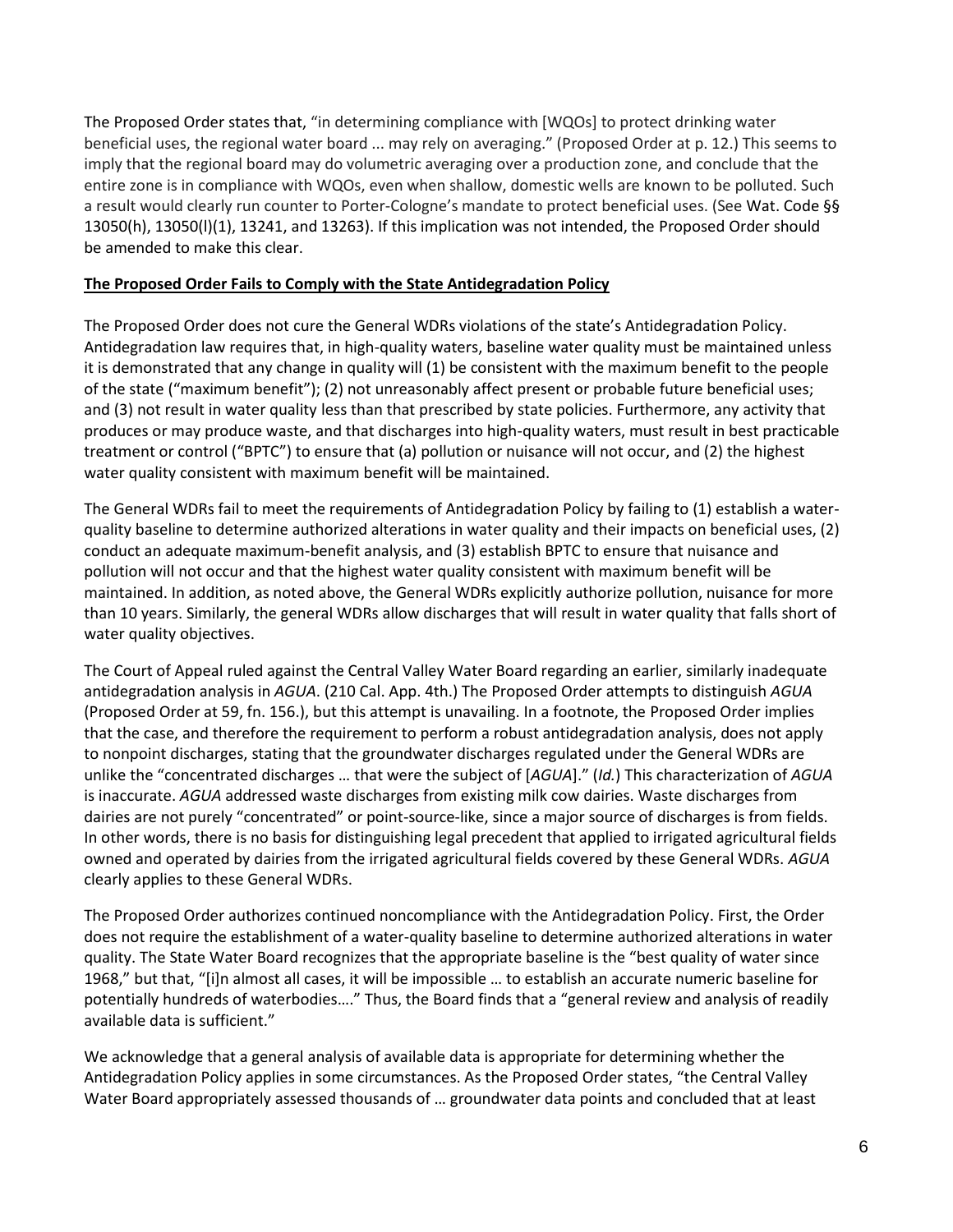some of the … groundwater in the … watershed were high quality. Based on this finding, the Central Valley Water Board acted appropriately by then conducting a general antidegradation analysis." We agree that this approach is appropriate for determining that the Antidegradation Policy applies to the Eastern San Joaquin River watershed.

Nevertheless, once determined that the Antidegradation Policy applies, it becomes unacceptable to abandon any attempt to establish a numeric baseline for the purpose of determining the level of authorized alteration to water quality and conducting a maximum benefit analysis. We concede that a calculation of the best water quality since 1968 will necessarily be an estimate based on available data. However, since any meaningful antidegradation analysis requires comparing said baseline to WQOs (*AGUA*, 210 Cal. App. 4th at 1270), it is fundamental that some baseline be established. For example, the Central Valley Salinity Alternatives for Long-Term Sustainability (CV-SALTS) process established 2-4 mg/L as the background concentration of nitrate-nitrogen in Central Valley groundwater. Without setting a baseline, the Modified General WDRs make it impossible to assess the level of degradation that will occur as a result of authorized discharges, and thus whether those changes in water quality are consistent with maximum benefit.

Second, the Proposed Order more generally sanctions an inadequate maximum-benefit analysis. It first notes that "the state depends on Central Valley agriculture for food and that Central Valley communities rely on agriculture for employment." This statement implies a false choice between agriculture and no agriculture. The Proposed Order then goes on to conclude that the "societal benefits outweigh the costs associated with the effects of irrigated agriculture under the Modified General WDRs," and thus "any degradation allowed … is consistent with the maximum benefit to the people of the state." This statement is purely conclusory, as there is no identified cost-benefit analysis supporting such a finding. In reaching this conclusion, the Proposed Order states that "if monitoring of drinking water wells indicates that MCLs are being exceeded, we expect dischargers that are causing or contributing to the exceedance to provide replacement water to the affected population." A mere "expectation," however, is not an appropriate consideration for determining the costs and benefits of discharges to the people of the state (see section on Replacement Water below).

An adequate maximum-benefit analysis must assess all of the economic, health, and environmental costs and benefits of the authorized degradation, not just the costs to the discharger. The serious health risks posed by nitrate-contaminated water increase costs not only to individuals and local agencies, but to the healthcare system as a whole. Financial costs, moreover, include not only those to farmers, but also those to individuals and communities that must spend a greater share of their incomes and resources to obtain potable water, such as through bottled water, water treatment, or the drilling of new or deeper wells; must spend increased resources on monitoring water quality; and may experience property devaluation. Contaminated water also has regional and statewide economic impacts, both because of the opportunity costs involved with diverting resources to alternative water sources, as well as because contaminated water can reduce property values throughout a town or region, increase loan costs, and in general limit community development. Without including these and other costs associated with allowed degradation, it is impossible to conclude that authorized changes in water quality are consistent with maximum benefit.

Third, the Proposed Order does not require BPTC that "ensure[s] that pollution or nuisance will not occur … and [that] the highest water quality consistent with maximum benefit will be maintained." As stated in the section on Porter-Cologne, the Modified General WDRs specifically authorize pollution and nuisance, and they provide no enforceable standards tied to water quality objectives. Moreover, the amount of authorized discharge is unknown, and the maximum benefit analysis is insufficient. Thus, it impossible to know whether authorized management practices will lead to cessation of pollution and nuisance within a reasonable timeframe.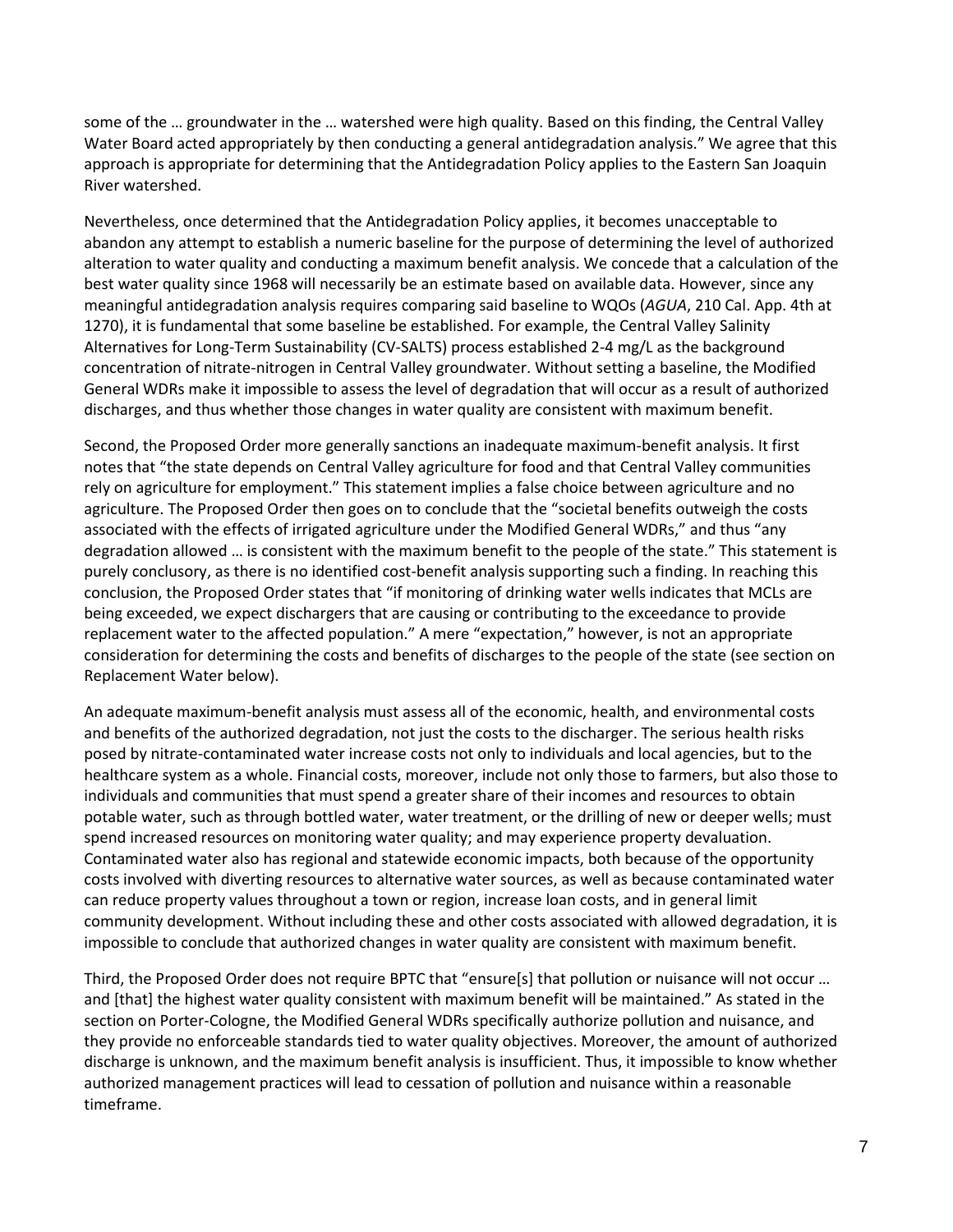The Central Valley Water Board must ensure that activities resulting in discharges to high-quality waters meet state standards and BPTC. *San Joaquin County Resource Conservation District, et al., v. California Regional Water Quality Control Board, Central Valley Region, et al.* (2013), No. 34-2012-80001186, at \*20. For the multiple reasons given above, the Modified General WDRs do not meet this requirement.

## **The Proposed Order Needs to Create an Enforceable Nutrient Reporting Standard**

We agree that the following nutrient ratio, as defined in the Proposed Order, is a useful metric that allows raw data to be distilled into figures that can be used to compare the nutrient efficiency of growers producing the same crop:

A/R Ratio = Nitrogen Applied (from any source, including organic amendments, synthetic fertilizers, manure and irrigation water) Nitrogen Removed (via harvest and annually sequestered in permanent wood of perennial crops)

The ratio allows coalitions to prioritize their outreach and education activities and the board to prioritize operations for inspection. We think identifying standard deviation as the dividing line that triggers this oversight is appropriate. As management practices are studied and refined, we expect the nutrient budgets to have fewer outliers and reflect a lower nutrient applied:crop removed ratio.

We do not agree, however, that the nutrient ratio represents an enforceable standard that will achieve water quality objectives. While we understand that this value was recommended by the Expert Panel, these values for not appropriate for regulatory purposes because they are comparative rather than direct measurements. What is needed is an estimate of the nitrogen applied in excess of crop need that has the potential to leach to groundwater – the nitrogen loading. It is this number that must be reduced in order to meet water quality objectives. While irrigation management plays a large role in N loading, the presence of N in the soil column is the critical ingredient for N leaching. Three acres of corn planted and harvested with a nutrient ratio of 1.2 will almost certainly result in greater N loading than 10 acres of grapes with the same nutrient ratio; therefore, Board oversight of these crops should not be the same.

We appreciate the requirement to calculate A-R, which we regard as the key metric to quantify nutrient loading and identify progress towards achieving water quality objectives. However, we believe that the A-R figure should not include nitrogen in irrigation water, as that source does not contribute to loading. Our formula for A<sup>external</sup>-R would consist of A<sup>external</sup>= (N<sup>synthetic fertilizer</sup> + N<sup>organic amendments</sup>), with R retaining the same value for nitrogen removed as described in the Order. This allows an estimate of nutrient loading that can be readily calculated. We understand that this figure represents *potential* rather than actual loading to groundwater, and that figures have some degree of error; however, we believe that this number provides the opportunity to set achievable targets for growers that also links directly to achievement of the water quality objective, and that the Order requirements will, over time, reduce the current level of error that exists throughout the program.

Growers should have the option of demonstrating that their nutrient loading is below a threshold that contributes to pollution or nuisance (identified by the Harter Report as 31 pounds of excess nitrogen applied per acre per year (Harter Report, p. 17)). For growers whose nutrient loading currently exceeds the discharge limitation, interim targets can be set as needed. We believe that this addresses the fundamental problem with both the original and Proposed Order; significant levels of reporting and monitoring are required with no endpoint identified.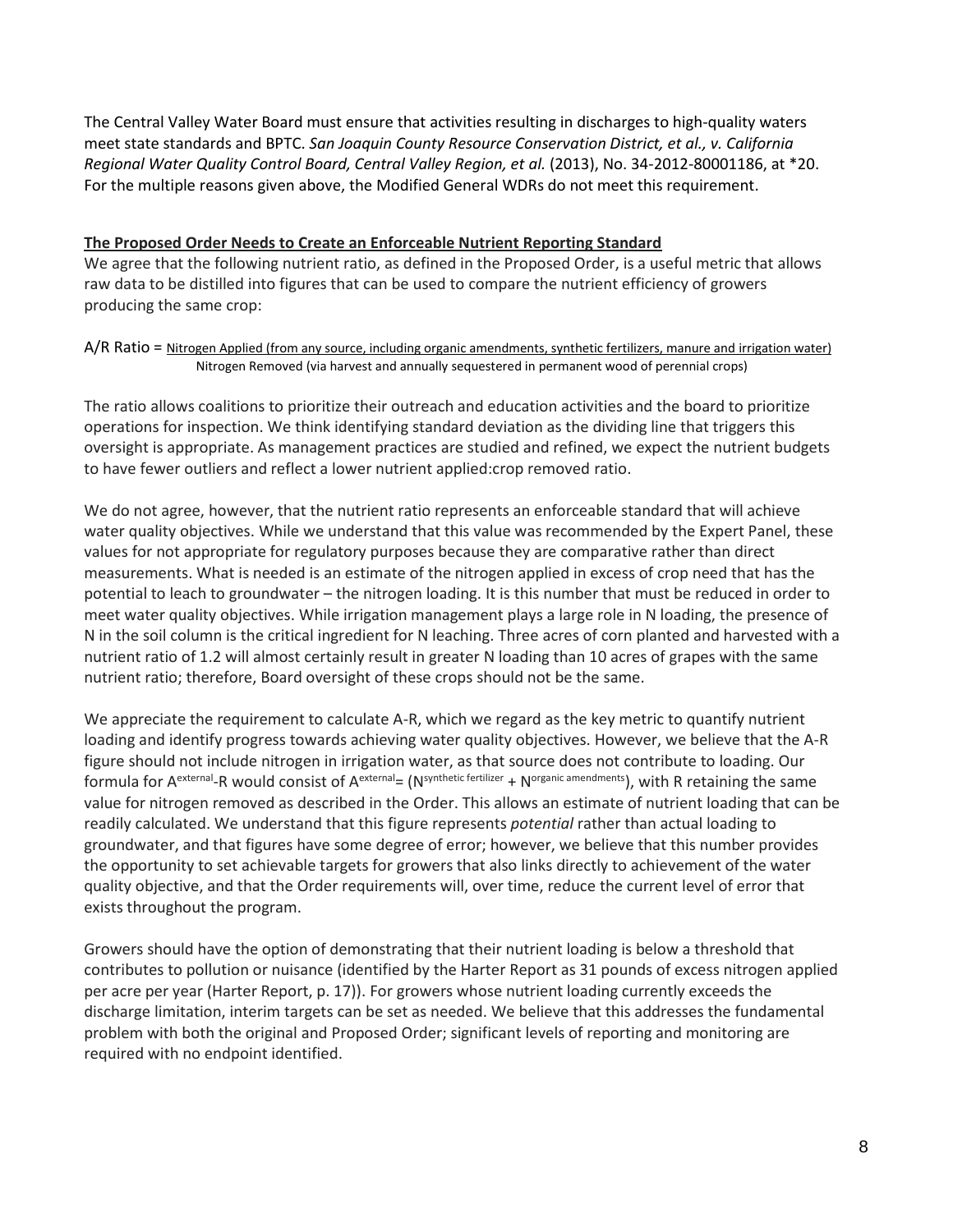We attended the Nitrogen Removed Task Force meetings last summer and agree that using yield as a proxy for N removed is an appropriate metric that will provide the most accurate estimates of Nitrogen removed, pending development of more precise measurements. However, we do urge that the nitrogen removal coefficients that will be used to convert yield to N<sup>removed</sup> be developed and approved through a public process at the State or Regional Board. (Proposed Order at 37.) To the extent that the Proposed Order relies on these coefficients to determine the A/R ratio and A-R target, the development of the coefficients is the key to the entire program. We strongly recommend that these co-efficients be developed through a public process that engages researchers at the University of California, CDFA, and the public.

Finally, the Order should require that growers specify in the templates what mechanism was used to determine the amounts reported in the INMPs (i.e., irrigation water (e.g. flow meters), and amount of N from irrigation water (e.g. direct sampling)). We have learned from other regulatory programs that lack of equipment can mean that dischargers just estimate an amount without having an actual mechanism to measure it. It is important that reported amounts be based on realistic data, and therefore, for the data sources used be part of what is reported in INMPs.

# **The Proposed Order Must Strengthen Groundwater Quality Management Plans**

Because the concentration of nitrates in drinking water supplies in the Central Valley is predicted to increase for some period of time, even with a robust source control program, Groundwater Quality Management Plans (GQMPs) provide an essential tool to target areas that already impact or threaten beneficial uses. We appreciate that the Board has retained the requirement to develop GQMPS; however, the Order requirements remain inadequate to ensure that water quality objectives are achieved and beneficial users of groundwater protected. These GQMPs represent those agricultural areas that are directly affecting other beneficial uses and as such should be subject to specific, aggressive and measurable requirements to reduce nutrient loading.

# A. Identifying Areas Subject to Plans

We agree with the current guidance from the Central Valley Water Board that areas where nitrate concentrations in groundwater exceed 50 percent of the drinking water standard should be subject to a GQMP. This value (5 mg/l measured as N, 22.5 mg/l measured as  $NO_3$ ) is a conservative standard [J2] that allows actions to be taken and the trend reversed before a health-based standard is exceeded. Moreover, the Central Valley Board's 2008 Existing Conditions Report identified a nutrient background level of just 3mg/l NO<sub>3</sub>, so a concentration of 22.5 or higher (the level at which public water systems are required to take additional actions) is a good indication of a worsening trend in water quality. Setting GQMP requirements based on this value will allow the Regional Board to take more protective actions to protect water quality in those areas where it is most immediately threatened.

# **B.** Necessary Plan Components

GQMPs should acknowledge that discharges have impacted beneficial uses in the areas that they cover, and accordingly include aggressive source control measures as well as full mitigation for impacted uses. Specifically, the GQMPs should include:

- Identification of all domestic and public supply wells in the area, and a plan for testing these wells for the contaminant(s) of concern in the GQMP;
- The provision of replacement water or other mitigation measures as necessary to mitigate impacts to residents (see detailed comments on this subject below)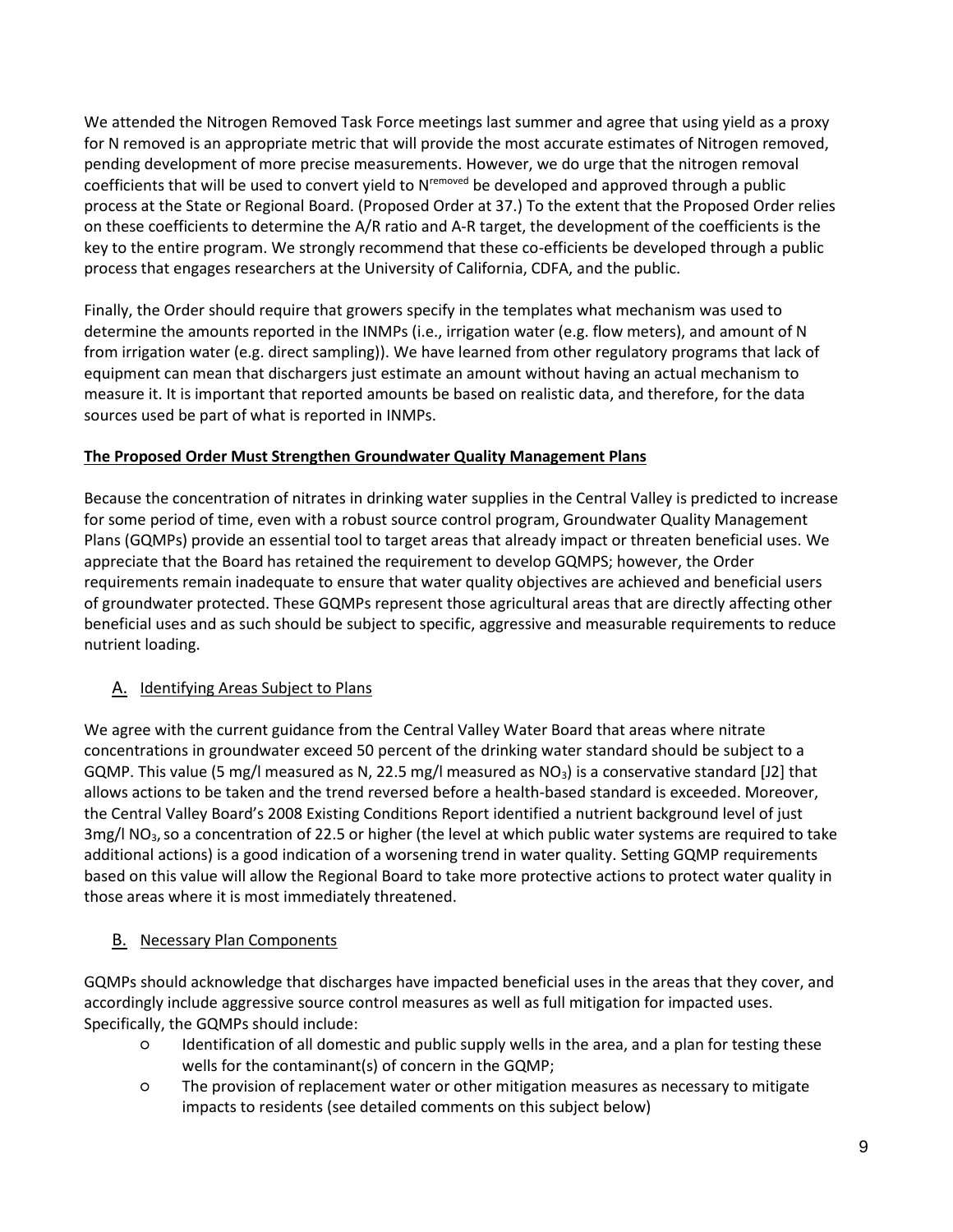○ Increased monitoring to identify water quality trends and ensure that the boundaries of the GQMP are appropriate;

○ An aggressive schedule of implementation actions with measurable goals and milestones for achieving water quality objective in the region, including:

- Accelerated implementation of Order requirements, including:
	- Identification and safe closure of all abandoned or dry wells by a date certain. The new ability to access well drilling logs can aid in this effort;
	- Pending results from the Management Practices Effectiveness Program, the identification and implementation of practices that have been shown to limit nitrate leaching below the vadose zone.
	- Focused implementation of the Management Practices Effectiveness Program by a date certain for those crops that have the highest cumulative potential for nitrate loading to groundwater in the management area.

○ Improved and specific education and enforcement activities, including:

- Development of a list of growers whose nutrient balance indicates improper nutrient or irrigation practices to be followed by site visits from certified nutrient practitioners;
- Focused outreach and a hands-on, site specific education program to all growers in these areas to identify and update irrigation and fertilizer practices, with increased reporting metrics in the annual report that identify which operations have participated and whether and to what extent additional practices have been implemented and nutrient ratios improved;
- Provide list of non-reporting growers to the Central Valley Board for enforcement within 3 months of a missed reporting deadline.

○ Targeted actions to proactively reduce nutrient loading and improve water quality, such as:

- A schedule for implementation of a "pump and fertilize" program on a steadily increasing acreage with a goal of reducing nitrogen loading by a minimum of 10% within 5 years;
- A target of reducing nutrient loading by at least 20% within 10 years, towards an area-wide goal of reducing nutrient loading to 31 pounds per acre or less<sup>1</sup>;
- Establishment of a pilot groundwater restoration program to determine the impact of affirmative efforts to improve water quality impacted by dischargers, which could include targeted recharge of high quality water upgradient of drinking water supply wells that currently exceed the MCL. This effort can be done in a coordinated fashion along the lines of the Management Practices Effectiveness Program.

The goal of GQMPs should be to achieve compliance with Water Quality objectives in a realistic timeframe. While we understand that additional data and studies are needed to improve practices and identify water quality trends, plans should be implemented with best available information and then improved as we gain greater understanding of water quality and the impact of specific practices

<sup>1</sup> This nutrient application figure was used to differentiate between low and high nitrate loading in *"Nitrate Contamination in the Salinas Valley and Tulare Lake Basin,* by the UC Davis Center for Watershed Science, March 201[2,](http://groundwaternitrate.ucdavis.edu/) [http:](http://groundwaternitrate.ucdavis.edu/)[//groundwaternitrate.ucdavis.edu/](http://groundwaternitrate.ucdavis.edu/)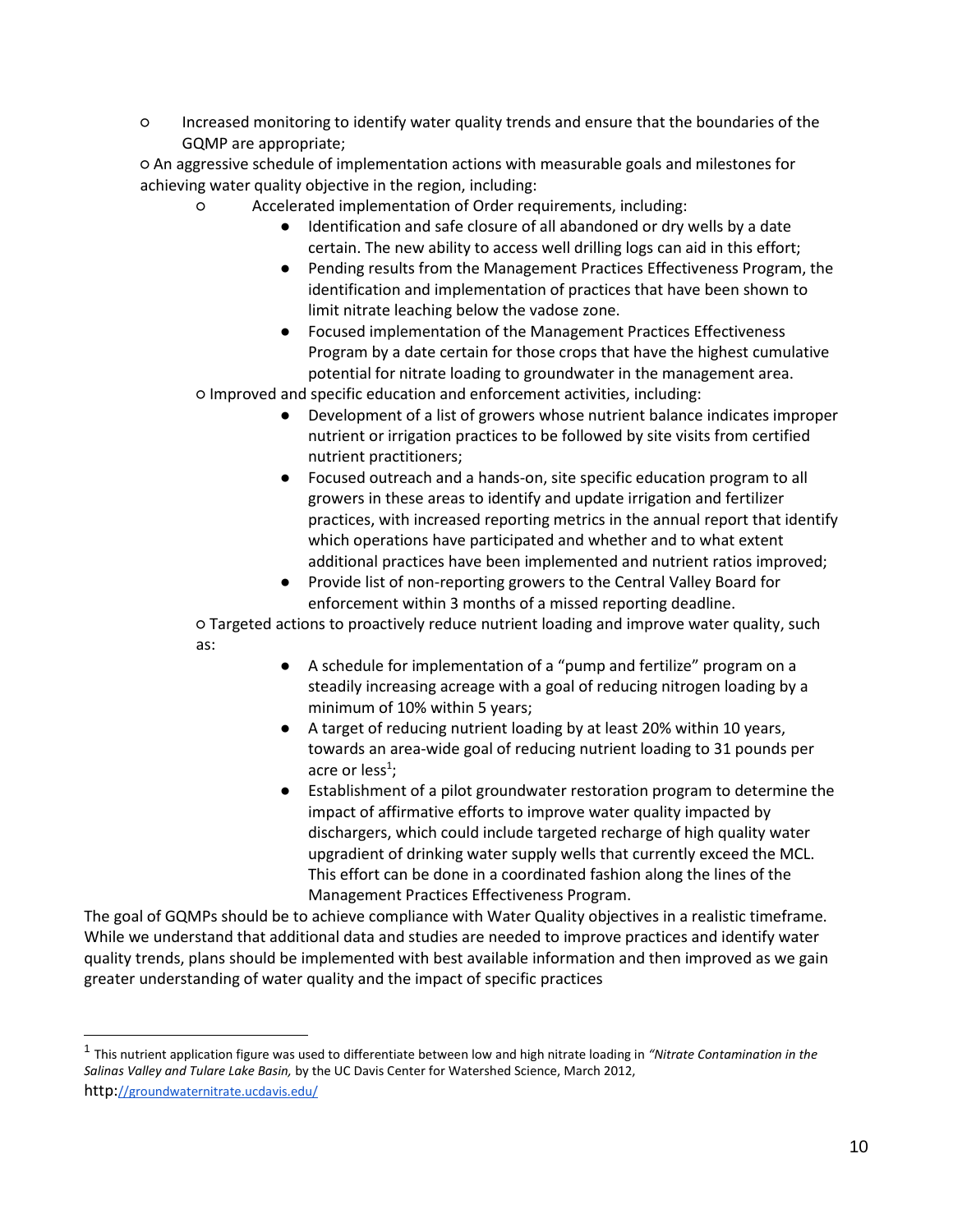#### **The Proposed Order Must Require Mitigation of Nitrate Impacts on Beneficial Users**

The proposed Order allows continued discharge of pollutants and yet does not require dischargers to mitigate the effects of nitration contamination upon nearby communities who depend on the groundwater as source of domestic water. As we have stated previously, waste from irrigated agriculture is the leading cause of nitrate contamination in the Valley (Harter Report, p. 17) and thus irrigated agriculture is responsible for mitigating the impacts nitrate contamination has on communities' beneficial uses of the contaminated water. The Order should recognize, and incorporate by reference the Human Right to Water (Water Code Section 106.3) as well as the State Water Board's recent resolution recognizing the human right to water and the Central Valley's resolution. By not requiring mitigation of impacts upon communities the Order violates the human right to water by leaving communities, rather than dischargers, to bear the cost of nitrate contamination.

Given that the proposed Order allows continued discharge of waste which will likely result in the exceedance of water quality objectives, the Order must require that dischargers mitigate their impacts to water sources used for beneficial uses. Though replacement water is mentioned in both the proposed Order and the red-line, the Order does not *require* the provision of replacement water or other mitigation requirements. Dischargers must ensure that communities impacted by nitrates and other contaminants associated with agricultural operations have access to safe, clean, and affordable drinking water in line with the Human Right to Water. This can include both interim (bottled and tanked water) and longer term solutions (treatment systems including operations and maintenance costs, new wells, etc.), depending on the extent of the contamination and the timeframe during which the contamination will persist. Furthermore, there are other costs borne by residents faced with nitrate contamination. This includes paying higher water rates to systems forced to treat water in order to provide potable water, or private well owners who have already installed a POU/POE system in their home. Dischargers must mitigate these impacts as well.

The trigger for requiring dischargers to mitigate their impacts should be attached to requirements within GQMPs. While GQMPs provide necessary monitoring and reporting requirements, these alone will not improve water quality in the near or far term. There must be a clear end goal attached to the reporting and monitoring requirements, and that goal should be to secure safe and clean water for impacted communities. As stated in the GQMP section above, plans are triggered upon testing which shows a contaminant is at 50% of the MCL, leaving time to potentially prevent an exceedance which will have negative impacts upon health. However, should the GQMP be unable to prevent further degradation of water quality mitigation of nitrate impact shall be triggered upon an exceedance of the MCL. The increased monitoring and reporting requirements of a GQMP will help protect communities from using contaminated water sooner and these plans will also show what communities may already be suffering from nitrate contamination.

As noted above, continued discharges of nitrate to groundwater violate the state's Antidegradation Policy. It is hard to see how continued discharges without a hard requirement for dischargers to mitigate the impacts of nitrates upon communities who depend on the groundwater for all their beneficial uses is in the "maximum benefit to the people of the state" nor that the discharges not "unreasonably affect present or probable future beneficial uses." (Antidegradation Policy). The health of our communities must be properly considered and this Proposed Order does not show evidence that this has occurred. Requiring mitigation fits within the requirement that the state mandate BPTC to ensure pollution will not occur and that highest quality water consistent with the maximum benefit will be maintained.

Residents directly impacted by nitrates are those whose water source (private well, water system), before any treatment system is applied, tests above the MCL. Some residents may be able to install in-home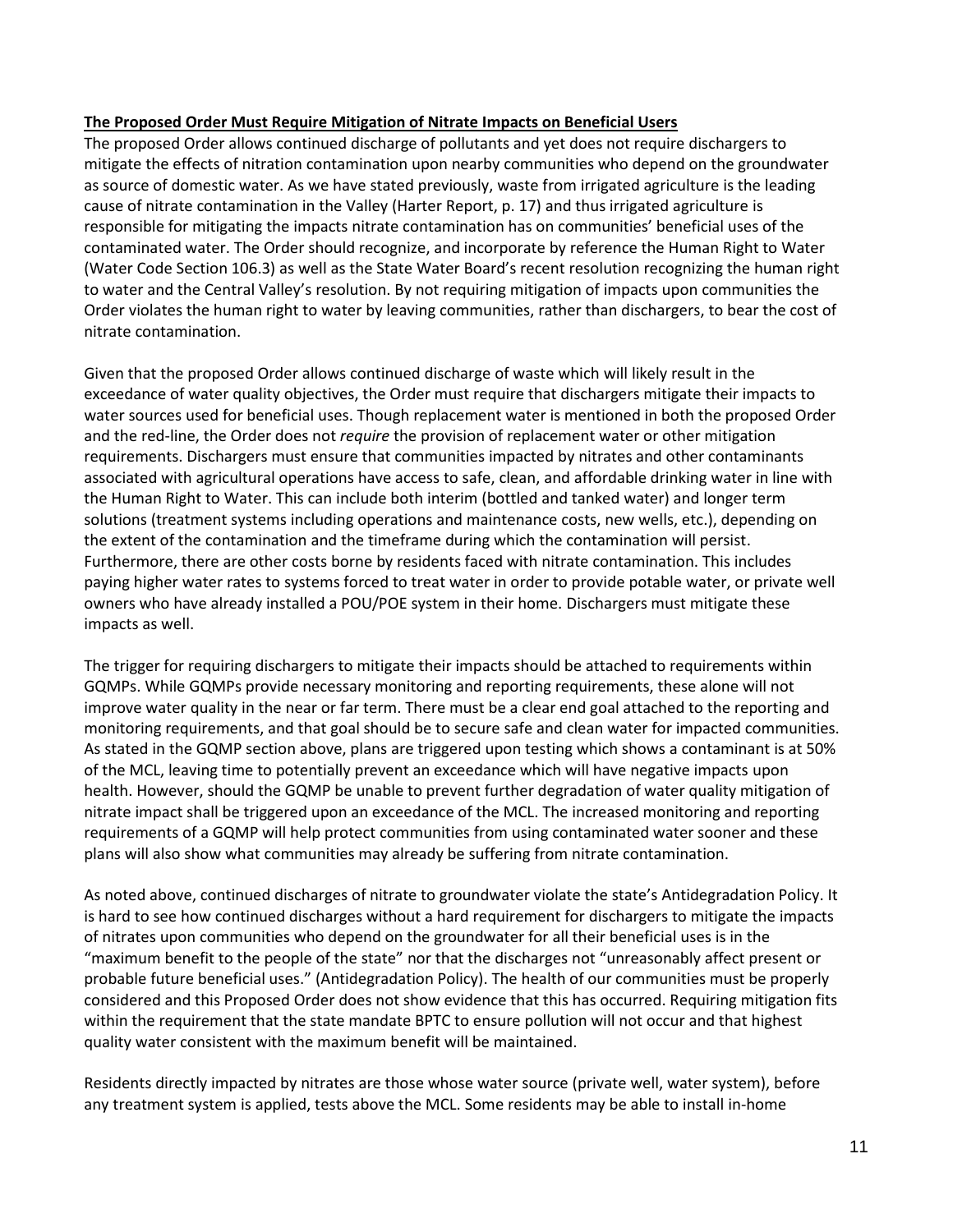treatment system, or their water system may have implemented a treatment program in order to deliver potable water. However, for many residents in-home treatment or water system treatment may be too expensive. Furthermore, there are homes within the Valley whose nitrate contamination is above the upper limit which treatment systems can treat the water (see Attachment A: Private Well Testing Results). This leaves communities paying for replacement water in the form of bottled, and sometimes tanked, water.

Mitigation measures must also include mitigation of contaminants which are not introduced by current agricultural operations, but which are exacerbated by agricultural operations. This includes contaminants expressed and made more hazardous due to interactions with agricultural operations and contaminants, and contaminants attributable to legacy loads that current operations move toward drinking water sources. This includes contaminants previously applied by agricultural operations which still exist in the soils such as 1,2,3-TCP, DBCP, and naturally occurring contaminants which are moved by current practices such as arsenic and uranium. These are contaminants which should be monitored under a GQMP and thus the same triggers should apply as for nitrates mitigation.

Additionally, many communities have moved drinking water wells to avoid nitrate contamination only to find arsenic or other contaminants in their new well and vice versa. Mitigation of impacts must cover treatment costs associated with cleaning up the contaminated water (whether nitrates or other contaminants in the new well) as well.

Short term mitigation of impacts solutions include tanked and bottled water to the impacted resident's home. Long-term solutions must secure a reliable source of safe and affordable water in communities and areas where contamination is likely to persist in the long term. This may include the drilling of a new well within a non-impacted area of the basin, installing new surface water or groundwater treatment systems, installing and maintaining point-of-use or point-of-entry treatment systems in communities with fewer than 200 connections that meet state requirements, or helping the community connect to a nearby water system through consolidation or service extension. The impacted communities and/or residents must be engaged in determining which option is most viable. Considerations must include consideration of the long-term viability of each option to provide safe drinking water, and cost to the consumer. Solutions which will result in a high cost of water, beyond the capacity of the residents to pay is not an acceptable solution.

Where appropriate, and other testing requirements are not already in place, such as POU solutions or redrilling of wells serving fewer than 15 connections, there needs to be testing of the drinking water solution implemented by the discharger to ensure that the water is meeting drinking water standards.

Finally, there must be a means of enforcement to ensure that responsible parties do not shrink from their duty to provide replacement water. Affected residents should have a point of contact in case replacement water service stops unexpectedly or the residents have reason to believe the water is not of sufficient quality or quantity for domestic use.

#### **The Proposed Order Needs Field-Level Data to Link Management Practices with Water Qualit**y

As currently written, the General WDRs provide no means for actually determining the effect of the regulatory program on water quality. This is unacceptable and violates Porter-Cologne. To the point here, management practices data aggregated at the township level provides no means for linking practices with water quality data. As stated in the section above on Porter-Cologne, "implementing management practices is no substitute for actual compliance with water quality standards…. Adherence to management practices does not ensure that standards are being met." *Monterey Coastkeeper*, No. 34-2012-80001324, at \*34. If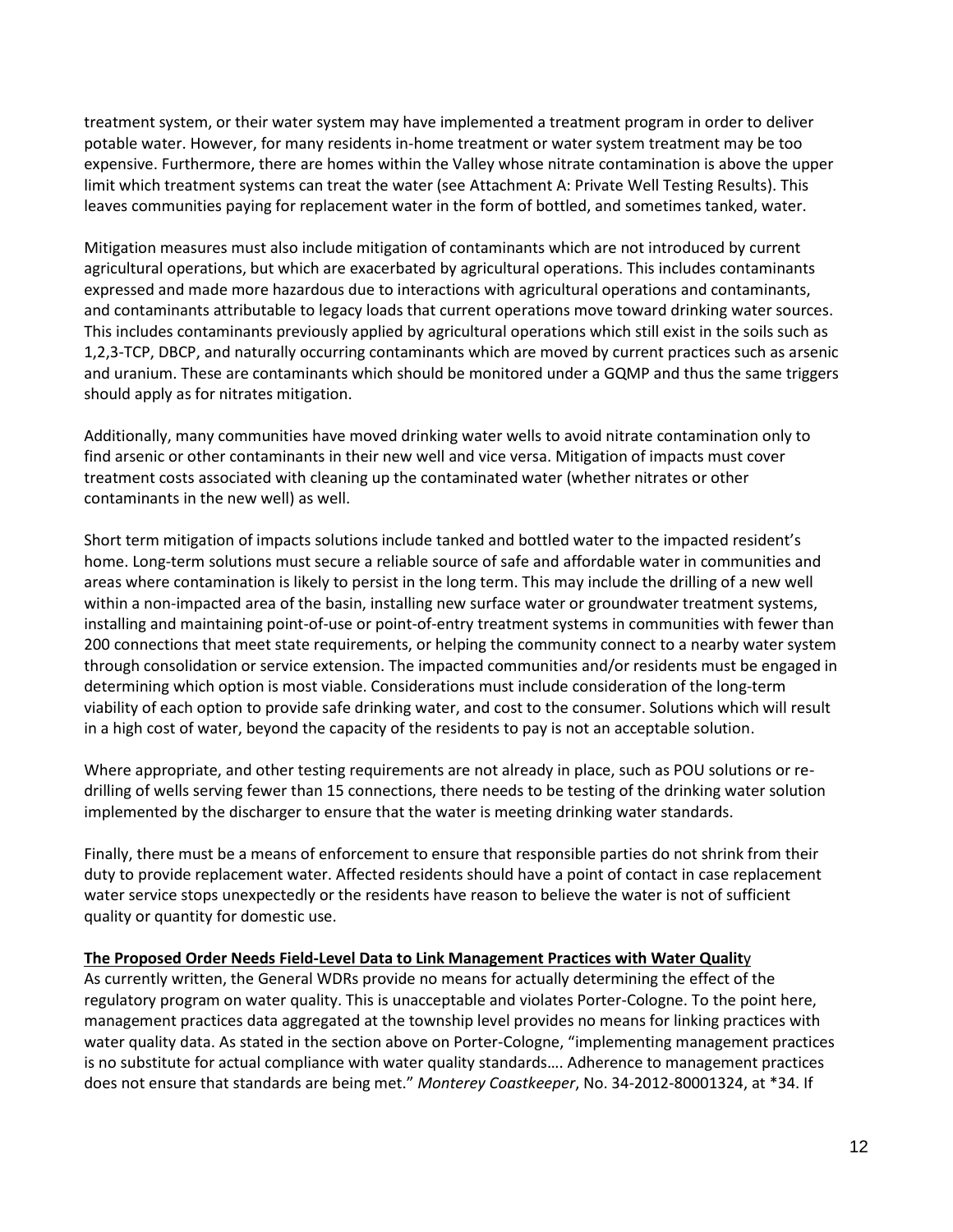management practices data cannot *even be linked* to water quality data, then adherence to such practices most certainly cannot ensure that standards are being met.

The Proposed Order thus makes an important and necessary change by requiring the third-party coalition to report field-specific data, identified by location, provided by members in the Farm Evaluations and the Irrigation and Nitrogen Management Plan (INMP) Summary Reports. Field-level data will allow the water boards to link management practices with groundwater quality monitoring and nitrate-loading data. As the State Water Board makes clear, this will "allow for meaningful evaluation of management practices and their effectiveness with regard to improving water quality." (Proposed Order at 28.) In addition, it will allow the water boards to conduct more effective oversight, respond to cases of nitrogen over-application, and, if necessary, initiate enforcement actions. At a more general level, publically-accessible, field-level data would allow the state and researchers to develop improved management practices for different crops in a variety of contexts, and to assess the impact that practices are having on water quality and groundwater loading. Since, under the existing ILRP program, farmers are already providing most of the information required in the Proposed Order, it would not be difficult for the coalition to provide the data without aggregation.

We are open to discussing whether data should be crop-based or field-based for certain acreages. But at a minimum, accurate, transparent A/R data, linked to specific locations, must be provided in order to comply with Porter-Cologne and to even begin to address the problem of nitrate contamination of groundwater. The overwhelming societal benefits of these data far outweigh the costs associated with their reporting.

Some have expressed concern that the submission of field-level data in the Farm Evaluations and INMP Summary Reports would reveal trade secrets or proprietary business information. We reject this contention. A "trade secret" is information that "[d]erives independent economic value … from not being generally known to the public or to other persons who can obtain economic value from its disclosure or use." Civ. Proc. Code § 3426.1(d)(1). The data requested in the Farm Evaluation and INMP Summary Reports offer no such independent economic value, either for the farmers providing the data or for their competitors.

The current Order requires only generalized information on irrigation method, irrigation management practices, and nitrogen management practices to minimize leaching. The INMP Summary Report requires only gross information on "nitrogen applied" and "nitrogen removed" to and from the field. Neither the Farm Evaluation nor the INMP Summary Report require submission of the timing, frequency, or location of nutrient application; information about crop rotation or the location of crops within the farm; planting or harvesting schedules; source of irrigation water or how it is blended; or production costs. In other words, the reports do not require disclosure of any formula, composition, technique, or other farming-method "recipes" that could derive independent economic value. Furthermore, a competitor could not reasonably infer trade secretes merely by inspecting these reports, since the information contained therein would only be useful when combined with a number of other variables, such as weather patterns, soil conditions, and crop conditions. *See Uribe v. Howie* (1971) 19 Cal.App.3d 194, 201, 209.

Even if the broad-stroke, generalized data requested in the reports did constitute trade secrets, the public interest would weigh heavily in favor of their disclosure. (*See San Gabriel Tribune v. Superior Court* (1983) 143 Cal. App. 3d 762, 777; Gov. Code § 6254(k); Evid. Code § 1040(b).) As stated above, adequate data is a first, but necessary, step to even begin to address the immense challenge of nitrate contamination of our state's groundwater.

The Transmittal Letter for the Board's Proposed Order provides three scenarios for collecting this data. While the Board has incorporated Alternative One into the Proposed Order, with reporting beginning in 2019, we strongly urge the Board to adopt Alternative Two, which would require submission of field-level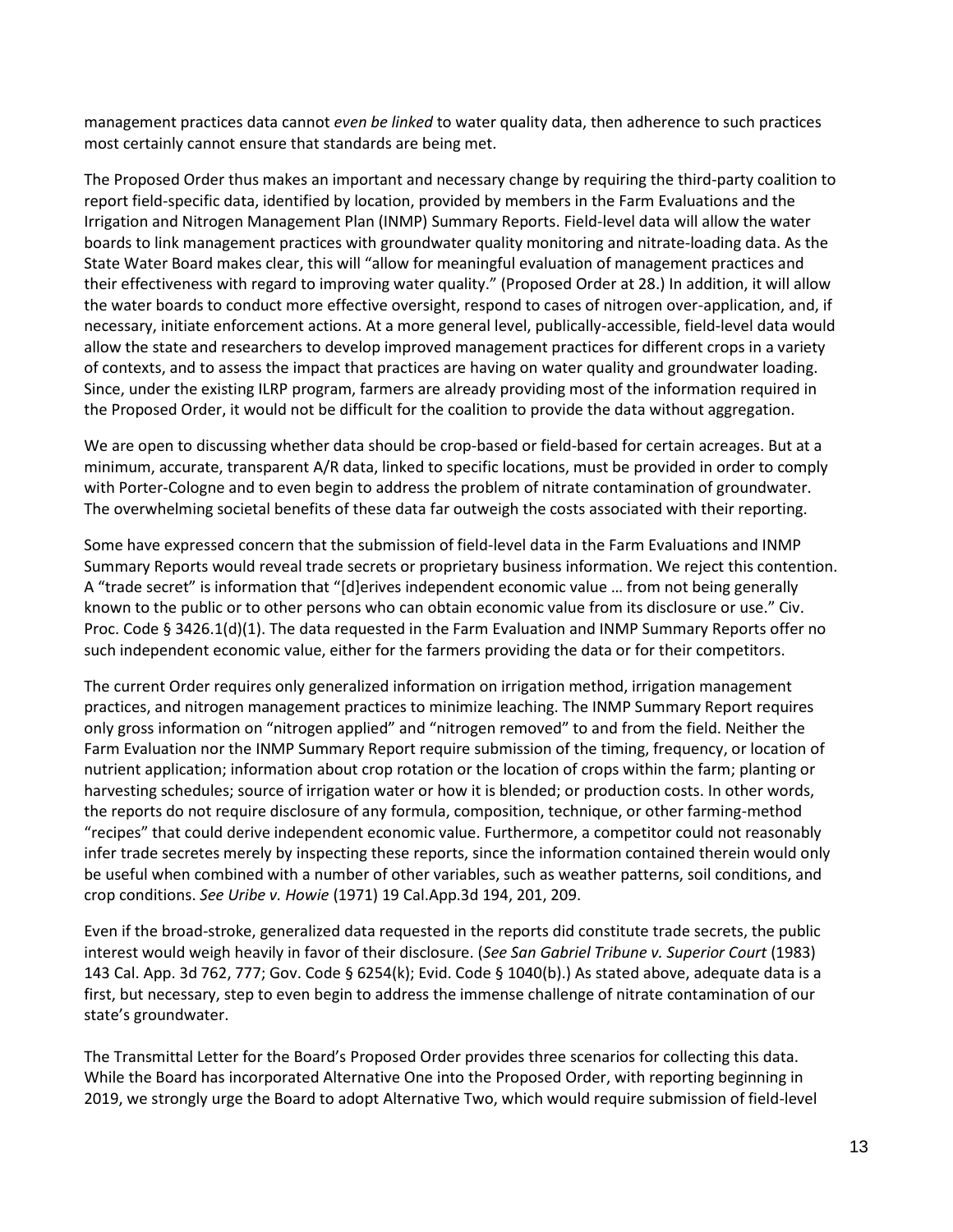data to begin during the first year of Order adoption. While the Proposed Order would require the coalitions and the Central Valley Board to collect and process more information than in the current permit, individual growers are already required to collect this information for retention on site/farm. Requiring early collection and analysis of these data will allow all parties to identify and address problems in data quality, collection, transmission, storage, and analysis.

In addition, we recommend that the State Water Board provide or require a means for verifying the fieldlevel data reported to the Central Valley Water Board. The coalition is responsible for collecting and reporting the data submitted by growers in the Farm Evaluations and INMP Summary Reports. However, the Modified General WDRs do not provide a means for verifying the accuracy of these data. The State Board should require independent auditing or some other means of verification, which will allow the water boards, along with the public, to ensure accuracy. The University of California campuses and extensions are logical options for taking on the role of independent auditors.

## **The Proposed Order Must Require Third Parties to Conduct Adequate Outreach and Education**

To successfully achieve the goals of the Irrigated Lands Regulatory Program, we need to ensure that all farmers are receiving proper outreach, education, and support to facilitate their compliance with the program. To date, the coalitions have done minimal outreach to non-English speaking farmers, as most coalitions have English-only websites, send out grower mailings that are only in English, and hold grower outreach meetings that are only in English, with rare opportunities for non-English speaking growers to receive public education or even have their questions answered. Third parties should be required to provide culturally and linguistically appropriate education and outreach for the grower populations they are serving in order to adequately fulfill the coalition's role in providing education and outreach.

Further, the coalitions should be required to implement more adequate policies for peer-to-peer learning amongst farmers. Specifically, after the third parties have compiled and collated information from each grower, the coalition should then be required to provide each grower with information about how his or her individual nutrient management and farm management practices compare to those of all other growers in their coalition, as well as to a target standard linked to water quality, such as 31 pounds N/acre/year (as used in the Harter Report, p. 17).

# **The Proposed Order Will Implement an Important On-Farm Domestic Well Testing Program**

On-farm domestic well testing is an important aspect of the new Order. Many farmers may not be aware of contamination in their wells and domestic well testing is key to demonstrating that agricultural pollution of groundwater can affect everyone living in agricultural areas of California. Furthermore, the testing of onfarm domestic wells lends more data points to determine if exceedances are occurring, notifying the Regional Board that a review of the on-farm management practices is necessary. The Regional Board can then do a more thorough analysis of the farm's practices and bring enforcement actions against those who are not using best management practices to prevent contamination of the groundwater. The Regional Board can also use this data to require the discharger to further mitigate the impacts their application of nitrates has on local drinking water supplies.

However, we are concerned that the on-farm domestic well testing remains deficient in that it does not include testing for other agricultural-related contaminants, such as 1,2,3-TCP and DBCP, which are known groundwater contaminants that are not regulated by the Department of Pesticide Regulation because they are no longer in use. Just because these contaminants are no longer in use does not mean they no longer pollute groundwater. 1,2,3-TCP and DBCP still exist in the soils and percolates into the groundwater through recharge and application of irrigation water to contaminated soils. We propose that well testing includes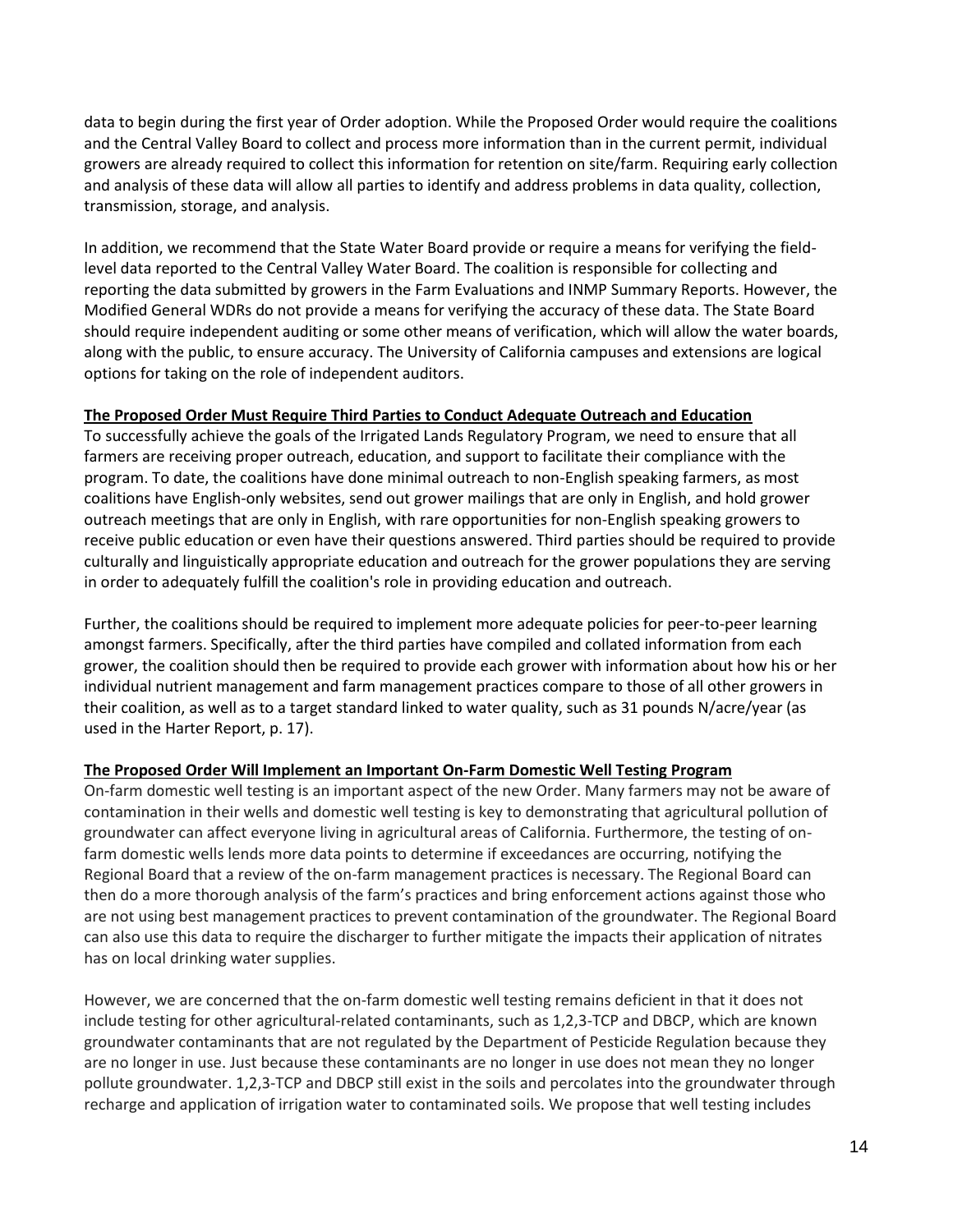nitrates, 1,2,3-TCP, DBCP, and other contaminants in Title 22 of the California Code of Regulations (CCR), Division 4, Chapter 15, known to be related to agriculture, as determined by the Division of Drinking Water.

#### **The Proposed Adequately Discloses Well Abandonment Data**

As stated in the Proposed Order, abandoned, but not yet destroyed wells, pose a serious public health risk, and thus we support the amended Farm Evaluation Report template which now requires information on location of abandoned wells and their status as destroyed or not. The public health risk is especially a concern upon agricultural properties as there are more opportunities for contamination. Location data is important for tracking potential sources of contamination to a basin, and can used by counties or groundwater sustainability agencies in tracking and trying to halt additional contamination by requiring or helping to destroy the well. Furthermore, many counties already require destruction of abandoned wells and thus this information can provide the counties with the data necessary to track down well owners who have yet to properly destroy their wells. This requirement can further be strengthened by providing the Coalitions with the authority to require the destruction of abandoned wells in a timely manner. As stated previously in the GQMP section, the proper destruction of abandoned wells must be a requirement under a GQMP.

## **The Proposed Order Takes a Step Forward With Disclosure of Public Water System Well Location Data**

We applaud the Board for pledging to release the location information for public water system wells. This is a logical next step following the passage of last year's SB 83. The bill amended Water Code Section 13752 and made well completion reports available to the public. This was a huge step forward in providing important data so additional studies can be conducted to further explain the health and characteristics of our state's groundwater basins. Yet, there is still one last set of data that is covered by a confidentiality agreement. This is well data for public water systems wells. Currently, public water system well location data is obscured, thus making it impossible to correlate water quality data for a particular well to potential sources of contamination.

However, cloaking this important data through confidentiality agreements has harmed many processes trying to address serious groundwater issues facing our state. So while we are excited by the big change, we will continue to advocate for the release of this data prior to the adoption of the Order so as to help researchers and contractors working on water management issues obtain all the necessary data to make informed decisions.

# **The Proposed Order has Disparate, Negative Impacts on Protected Classes**

State law provides that no person shall, on the basis of race, national origin, ethnic group identification, and other protected classes, be unlawfully denied full and equal access to the benefits of, or be unlawfully subjected to discrimination under, any program or activity that is conducted, operated, or administered by the state. (Gov. Code § 11135). Furthermore, the state's Fair Employment and Housing Act guarantees all Californians the right to hold and enjoy housing without discrimination based on race, color, or national origin. (Gov. Code § 12900 *et seq*.)

As we stated in our petition, small, majority-Latino communities within the San Joaquin Valley are disproportionately impacted by nitrate contamination of groundwater from agricultural waste. Latinos are more likely to have higher levels of nitrates in their drinking water than the population at large. (See, for example, Carolina Balasz et al., *Social Disparities in Nitrate Contaminated Drinking Water in California's San Joaquin Valley,* Environmental Health Perspectives, 19:9 (September 2011), pp. 1272-78.) The Balazs study finds that with other variables held constant, in communities served by small water systems, increases in the percentage of Latinos were associated with increases in nitrate levels. (*Id* at 1276). For example, Balazs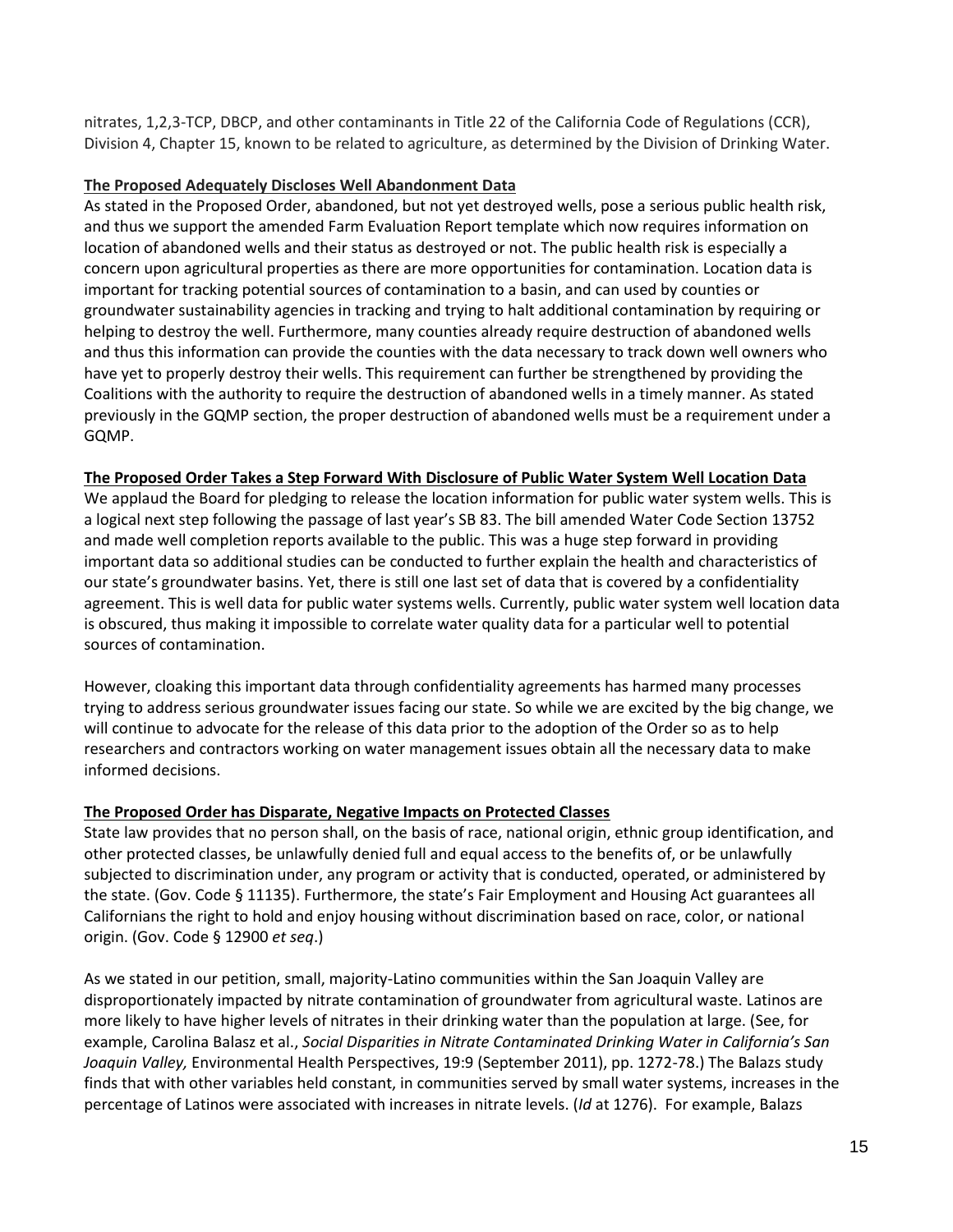studied a sample size of almost 3 million people on small water systems and found that of the 5,000 people who relied on water that exceeded the MCL for Nitrates, 50% were Latino while less than 40% of the sample size as a whole was Latino. (*Id.* at 1276.) Moreover, Latino and low-income communities are less likely to have access to adequate healthcare, water treatment, and substitute water sources, which further aggravates these disparate impacts. (*Id.* at 1273; *see also* Harter Report at 17.)

The General WDRs, by authorizing waste discharges with no requirement to mitigate nitrate impacts to drinking water sources, disparately and negatively impact communities of color, are discriminatory and, as such, violate state law. The Proposed Order finds that, with the addition of the monitoring and reporting requirements discussed above, the Modified General WDRs will not disproportionately impact or discriminate against Latinos and low-income communities. However, for the reasons discussed above, the Modified General WDRs are inadequate to protecting groundwater for communities. For one, the WDRs explicitly authorize pollution and nuisance for more than 10 years. For another, there is no requirement that the dischargers must pay for the impacts nitrate contamination has on drinking water sources, leaving the burden on those low-income residents living in nitrate-impacted communities. The negative impacts of these inadequacies will continue to disparately burden low-income, communities of color.

The Government Code renders null and void any action undertaken by a local governmental agency that denies to any individual or group of individual the enjoyment of their residence, landownership or tenancy. (Gov. Code § 65008). The State Water Board's final Order, if it fails to protect the drinking water for California's most vulnerable communities, may be null and void.

## **The Proposed Order Must Expand its Trend Monitoring Requirement**

Trend Monitoring data must be expanded to include constituents that are not covered by DPR but which are known groundwater contaminants associated with agriculture, in particular 1,2,3-TCP and DBCP. These contaminants should be expressly highlighted as contaminants not covered by DPR, but which are constituents which should be covered by the ILRP trend monitoring. While these contaminants are no longer used, they do exist in the soils and the groundwater and thus are continually applied to crops through irrigation. Furthermore, trend monitoring of these contaminants will be useful to track how contaminant plumes are moving due to on-going agricultural practices - both pumping and application of irrigation water. These constituents are associated with past agricultural practices and are moved and continue to be applied to fields due to current agricultural practices and should thus be tracked and covered by the IRP.

#### **The Proposed Order Fails to Incentivize Compliance or Reduce Impacts to Drinking Water Sources**

It is vital that the State Board consider the role of these General WDRs within the broader nitrate control and mitigation context. Currently, under the current and proposed General WDRs, our most vulnerable communities are not protected and pay the costs for ongoing contamination. There has yet to be a single replacement water order or other enforcement actions requiring clean-up or abatement in the Central Valley. The current Order has no ability to take enforcement action for contribution to pollution or nuisance because there is not adequate data from individual dischargers, and the desire of dischargers to continue to be able to conceal data just aims to continue to leave all nitrate pollution costs on drinking water users and allow dischargers to avoid any liability to pay those costs. There are no requirements within this current or Proposed Order or any other existing mechanism for agriculture to provide replacement water or pay for the costs of the on-going pollution it has and continues to cause. There is also no enforceable mechanism to ensure on-going pollution does not continue, as there is no regulatory standard or action level linked to level of nitrogen loading or water quality. Thus, even under this Proposed Order, there is no incentive for agricultural dischargers to participate in the broader nitrogen solutions being developed under CV-Salts